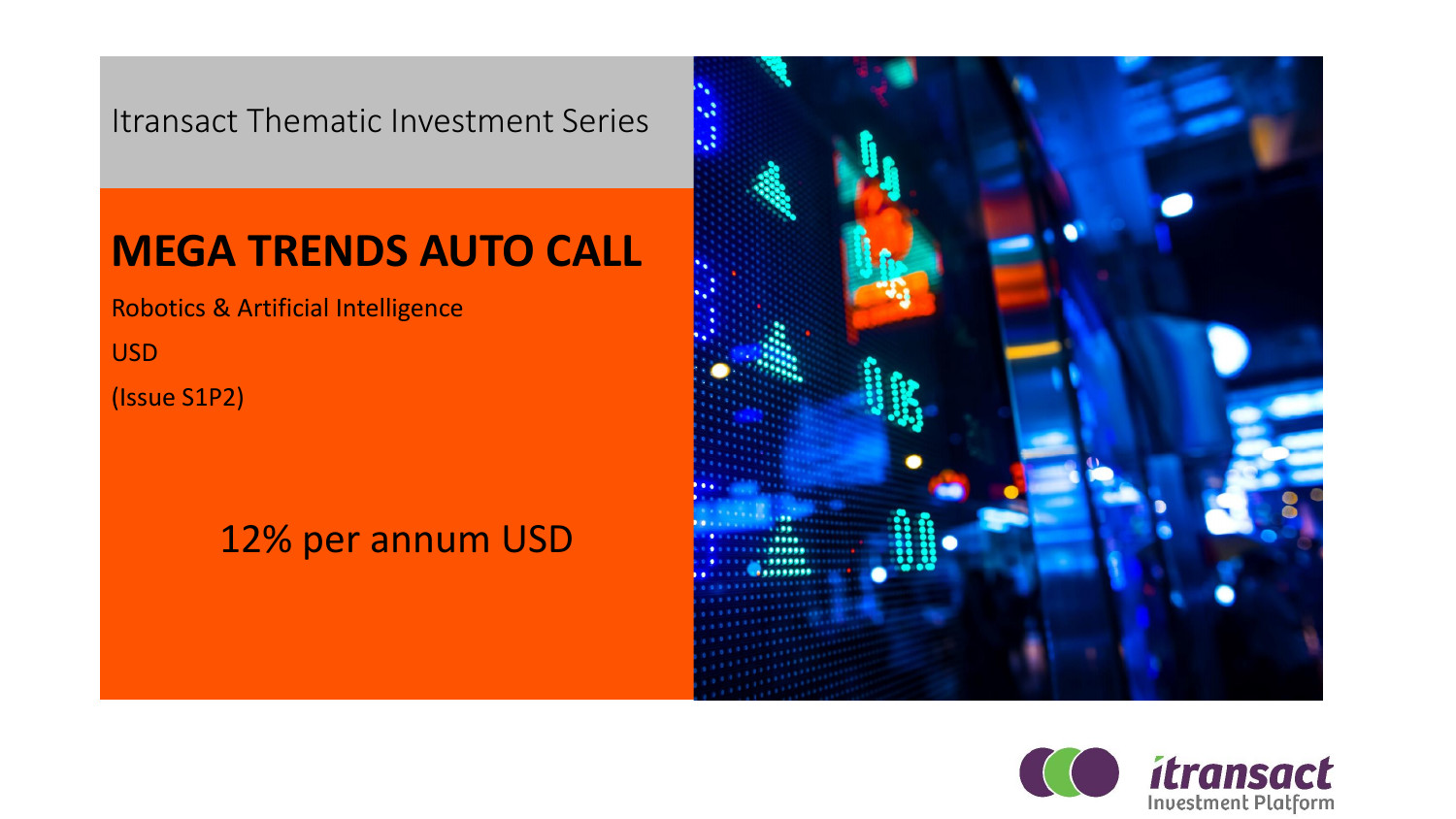## **Contents**

- What are mega trends?
- Five mega trends that are shaping our future
- Suitability
- Features
- Fees
- Risks
- How it works
- Index composure
- Back test
- How to invest
- Important dates

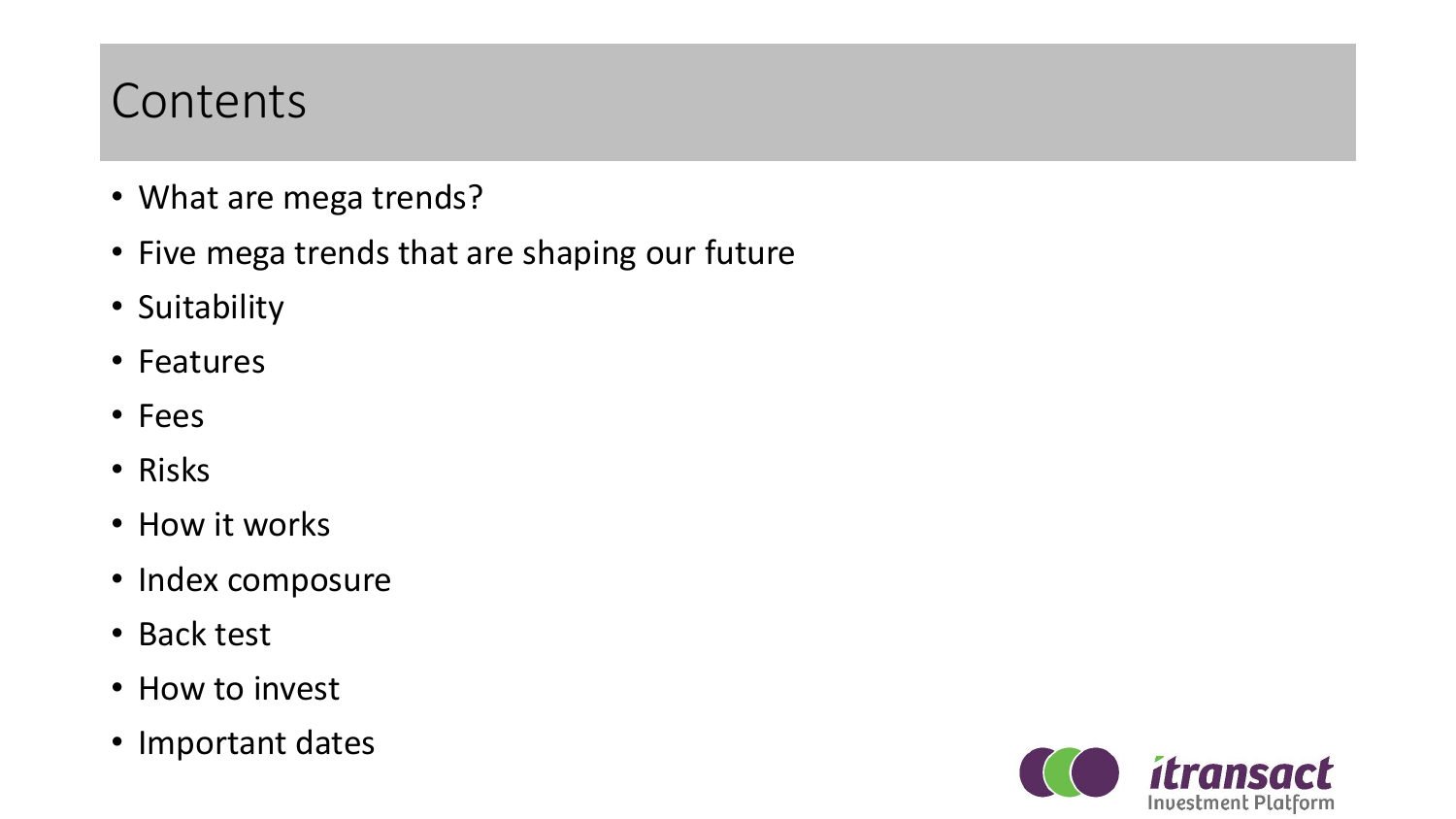# What are mega trends?

Megatrends are massive macroeconomic and geostrategic forces that are re -shaping our world.

They have the power to cause major shifts in societies, economies and even governments.

Global companies such as Johnson & Johnson, Alphabet Inc, Intel and Seiko Corporation are already investing in new innovative technologies to profit from the opportunities these unavoidable forces present.

This also presents a major opportunity for investors who wish to participate in the expected growth of these companies.

### **The future is being reshaped and its time to get ready!**

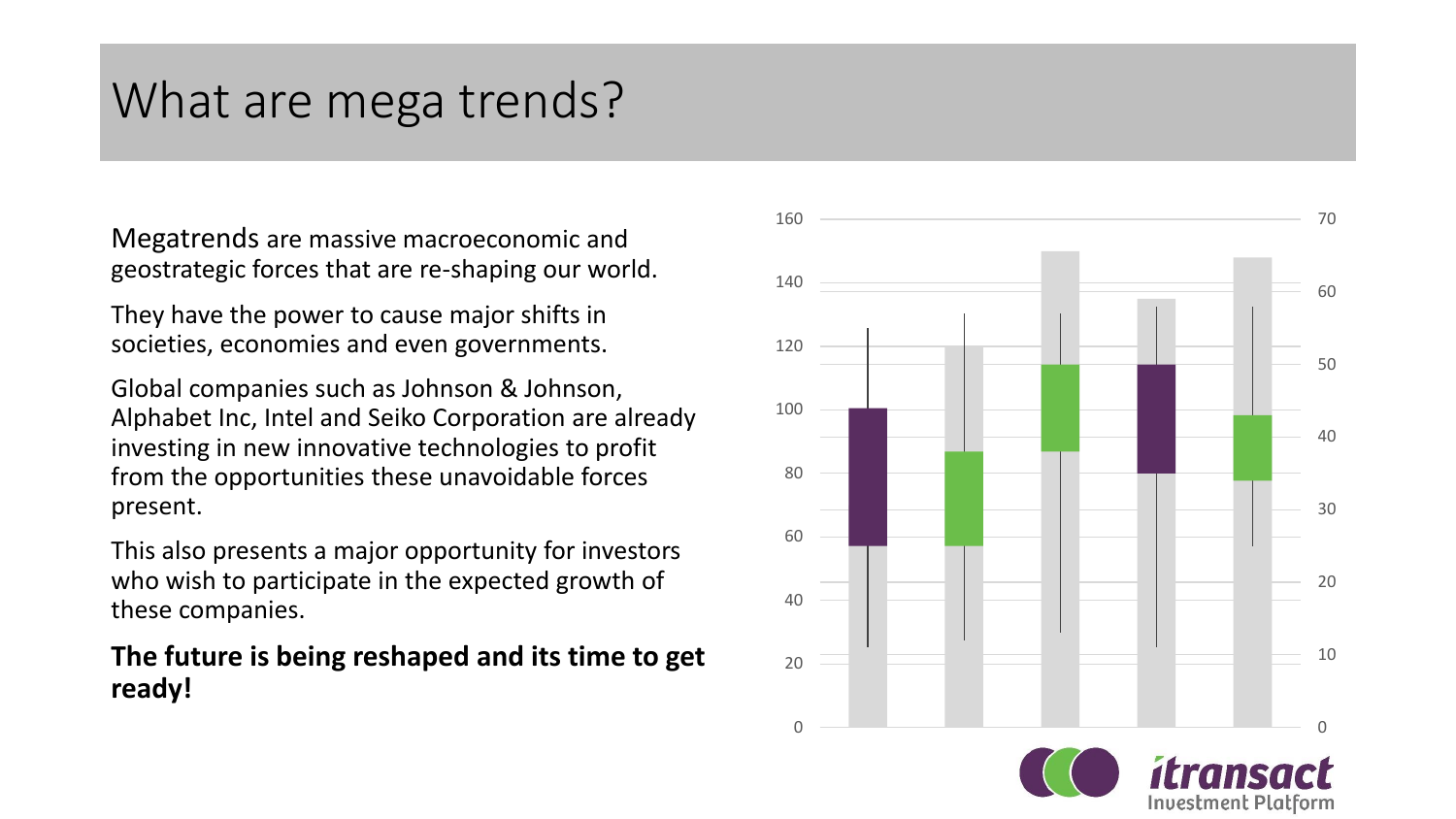# Five mega trends shaping our future

- **1. Shifting economic power.** China could be the next superpower.
- **2. Climate change & resource scarcity.** Rising temperatures & sea levels. Phasing out of fossil fuels. Increased food and water demands. Fish depleted oceans.
- **3. Technology breakthroughs.** Machines already learn faster and better than humans. Automation of day to day activities.
- **4. Demographics and social change.** Explosive population growth in Asia, India and Africa. People living longer.
- **5. Rapid urbanisation.** Most people will live in cities**.** Space and housing shortages. City planning and infrastructure will be re-imagined.



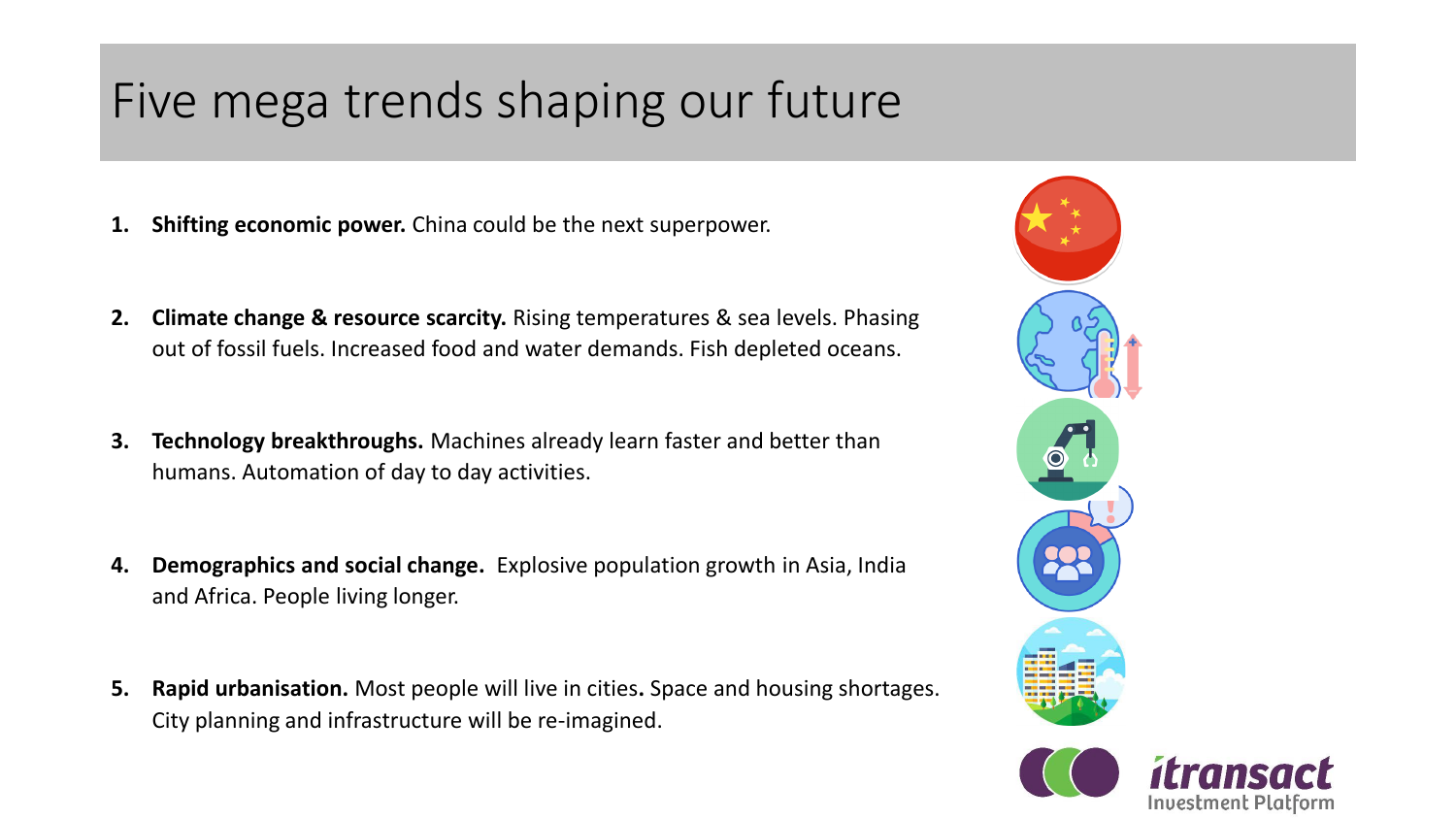# **Suitability**

This product may be suitable for investors who;

- Wish to participate in the potential growth of mega trends.
- Want to invest in USD currency (ZAR investors may convert their Rands into USD by using their SARB single discretionary allowance SDA).
- Want a product that has the potential to generate a pre-determined return during a flat or sideways moving market.
- Are committed to a 5-year term but are comfortable that the product may redeem after 3 years.
- Are prepared to put the amount they invest at risk in exchange for the potential of higher returns.



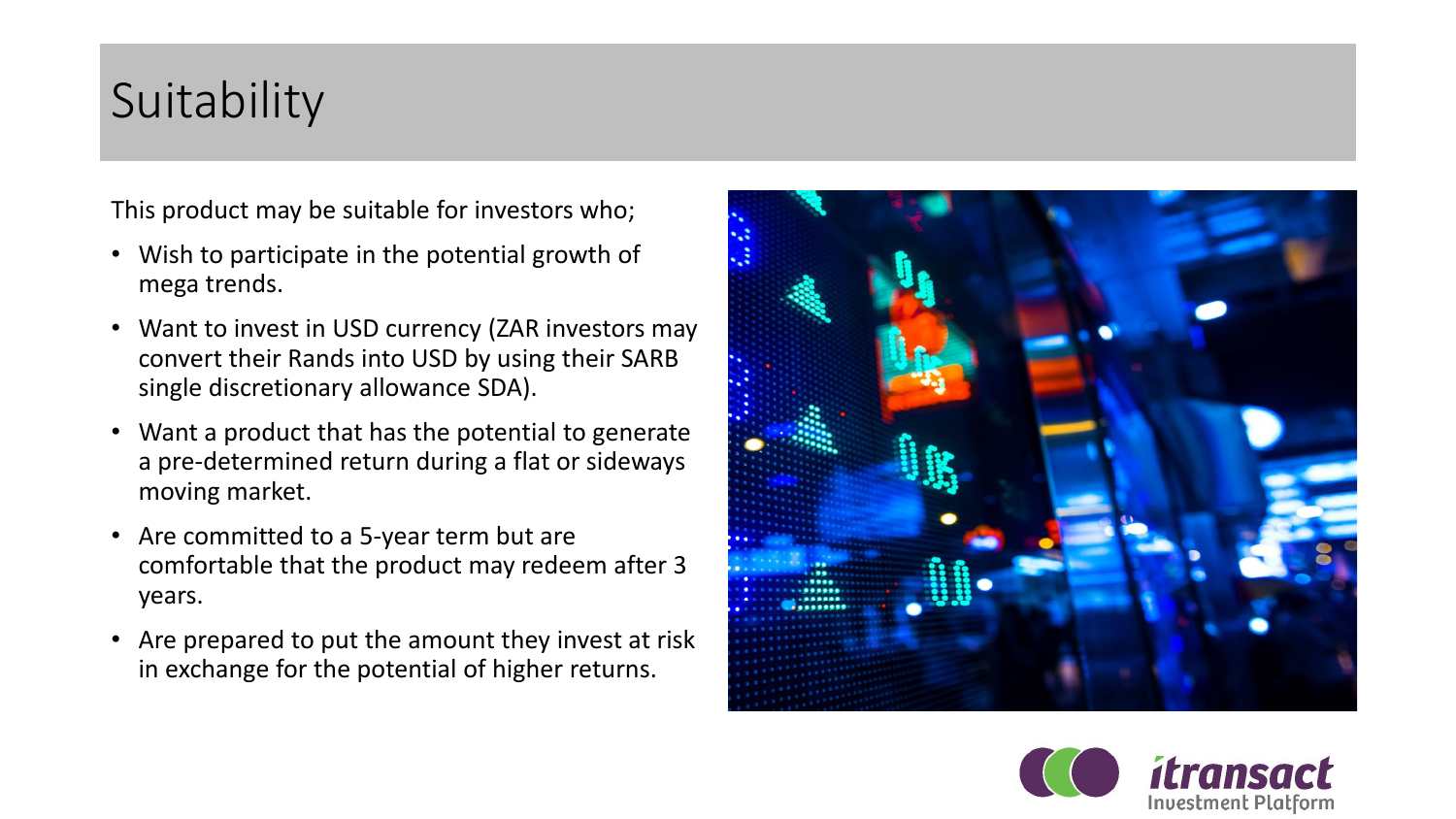### Features

- Minimum Investment \$10, 000 (\$1 000 per unit).
- Potential for annual coupon payments from year 3 of the investment product.
- Coupons of 12% per annum in USD.
- Capital at risk if barrier of 70% is triggered at maturity.
- Returns linked to the performance of the Solactive Robotics & AI EUR Index 5% AR (Solactive is one of the worlds largest index providers).
- Investment Grade Bank (Investment grade refers to the quality of a company's credit. To be considered an investment grade issue, the company must be rated at 'BBB' or higher by Standard and Poor's or Moody's).
- Choice of potential issuers Citi Group, Barclays Bank, Goldman Sachs or Morgan Stanley. (To be determined at the time of execution from the issuer who provides the highest coupon level).
- Custodian of product is Société Generale.



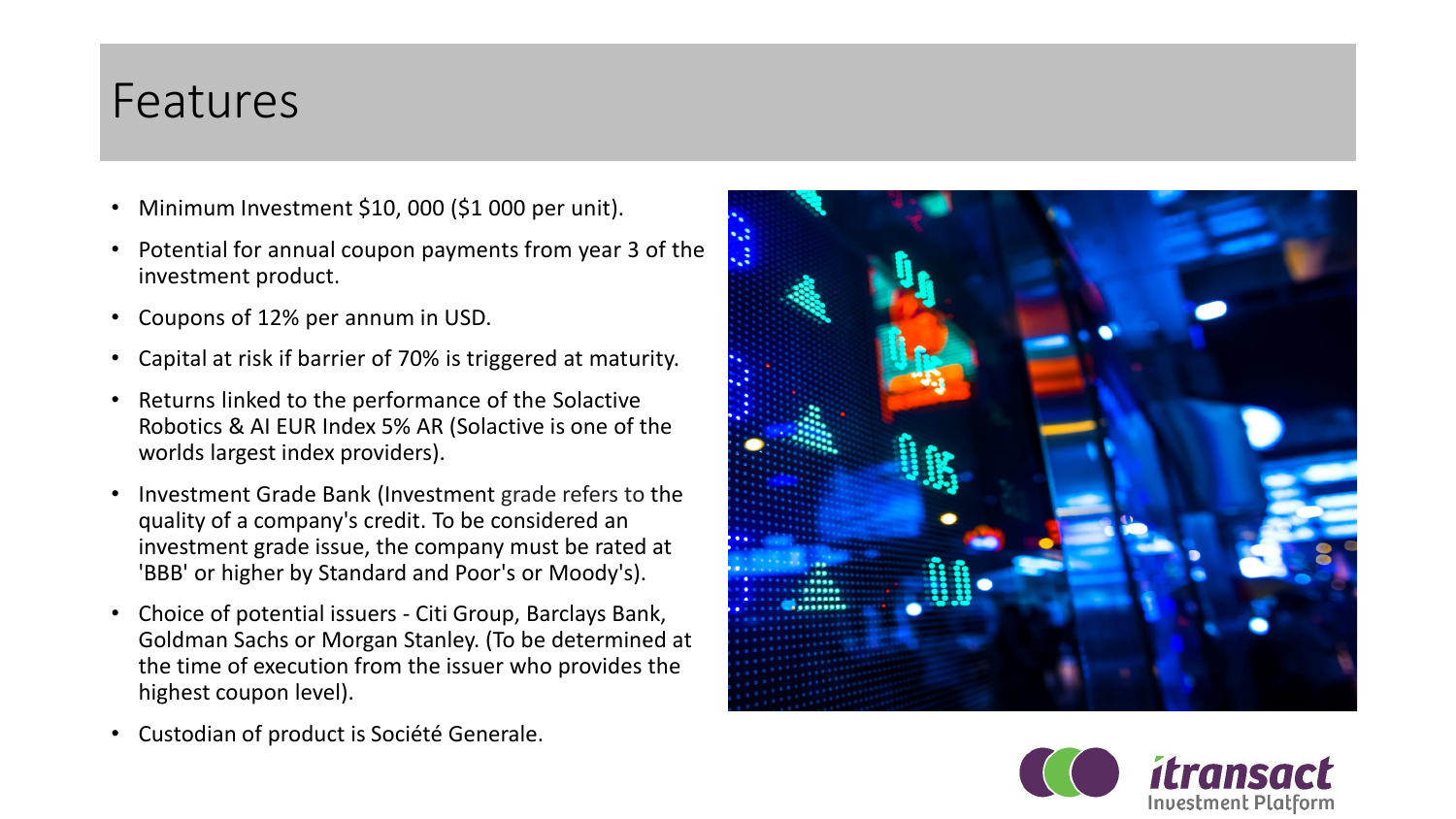This product may only be acquired through an appropriately licenced financial advisor and is not available to direct investors.

### **Advice fees 3.25% inclusive of Vat**

- The total advice fee is integrated into the product and has been taken into account when setting the return for the product meaning the impact of your advice fee costs are already included in the products return.
- For clarity, no advice fees are taken away from your amount invested provided you remain invested up to and including the final maturity date.

### **Administration fees 1.00% inclusive of Vat**

- The total administration fee is **not** integrated into the product and will be taken off the initial investment amount before investing into the product. Please ensure you take the unit price of \$1,000 into account when calculating your final investment amount.
- Note that your bank may also charge you an amount to remit your investment amount to the administrator.
- For clarity, the administration fee will be taken away from your investment amount before investing into the product. Any amount that cannot buy a full unit will remain in your cash account at no interest.

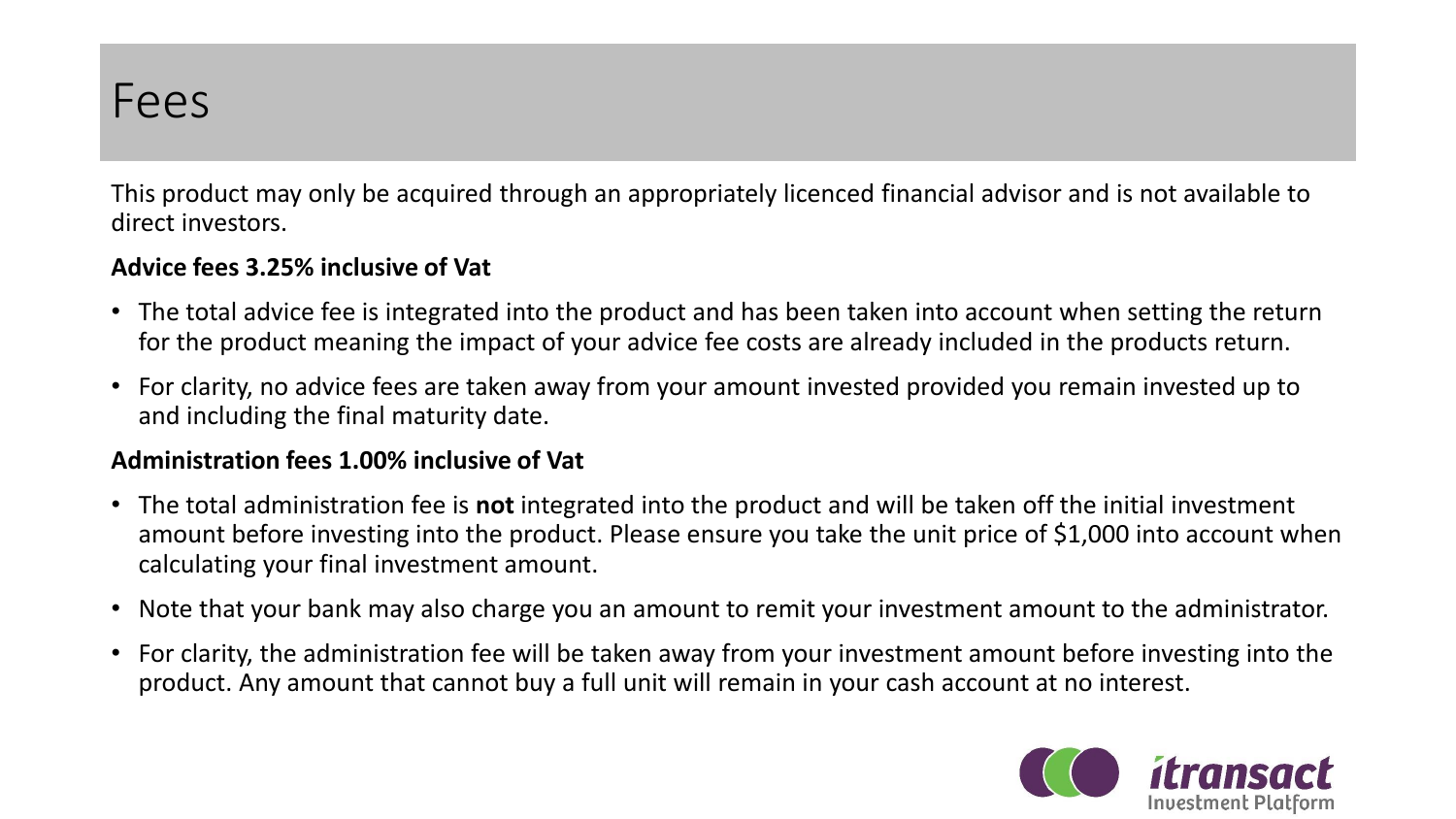## Risks

- This product does not guarantee to repay the amount you invest and you should be prepared to risk losing some or all of your investment. If, at maturity, the final index level has fallen below the barrier level, the product may return less than the amount invested.
- Investor is exposed to the issuing banks creditworthiness.
- There is no exposure to Itransact, we act only as the administrator.
- This brochure explains some the key features and risks of this investment and must be read together with both the product investment schedule and the administrator terms & conditions.
- Neither the administrator, the arranger or the product issuer provide investment advice. We recommend you seek advice from an appropriately licensed independent financial adviser before investing in this product as they will be able to determine whether it is suitable for your needs.

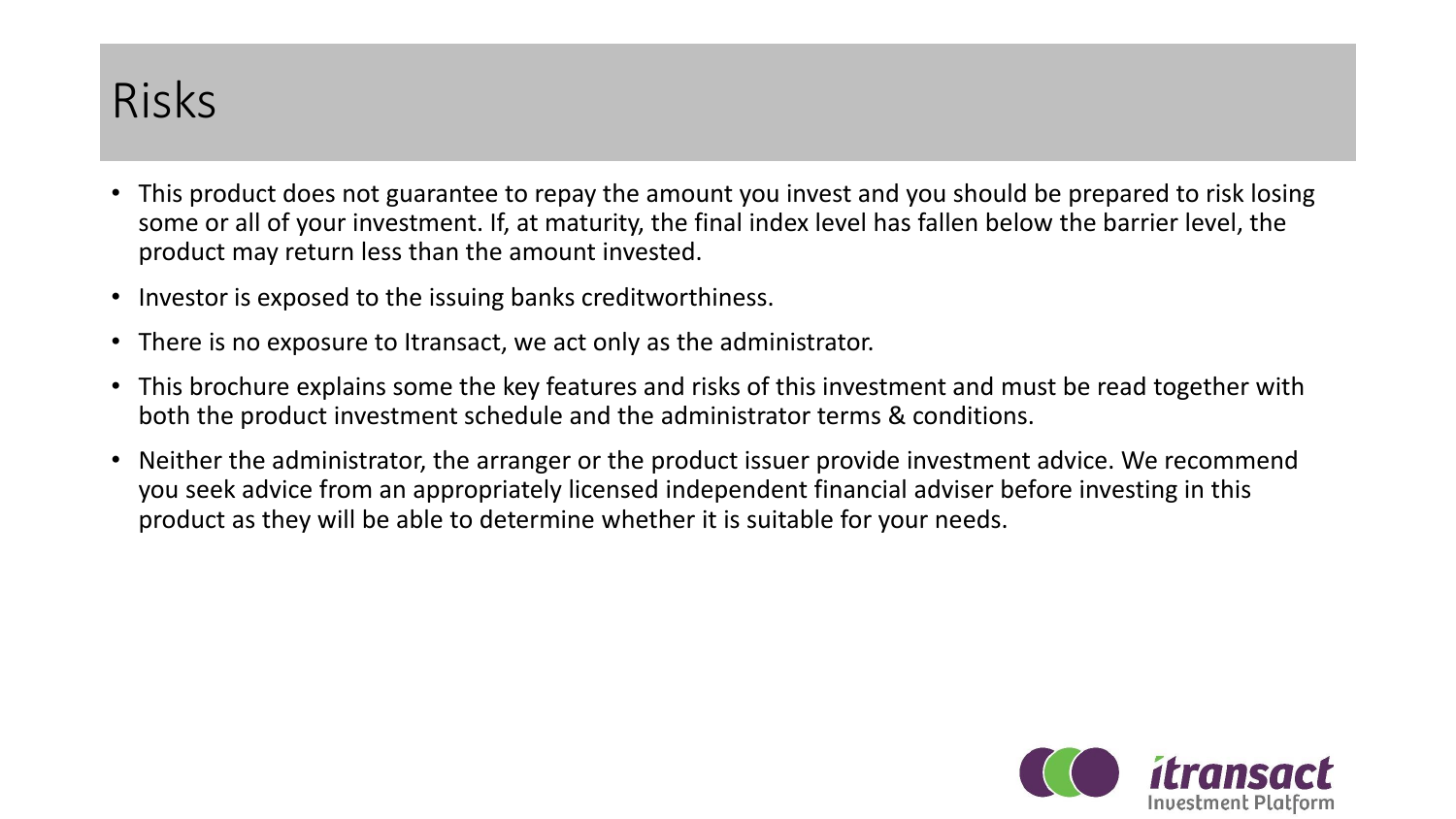### How it works

It is important to read the current investment schedule associated to this product in conjunction with this document. The investment schedule will define the current investment details, rates, expected returns and fees. [View Schedule](https://www.itransact.co.za/Library/ITRANSACT%20MEDIA/BROCHURES/itransact_megatrend_robotics_&_ai_schedule.pdf)



#### **At maturity**

**Scenario 1** (Index moves sideways or upwards) 100% Capital returned + annual coupons

**Scenario 2** (Index falls up to 30%) 100% Capital returned

**Scenario 3** (Index falls more than 30% 100% Capital at risk

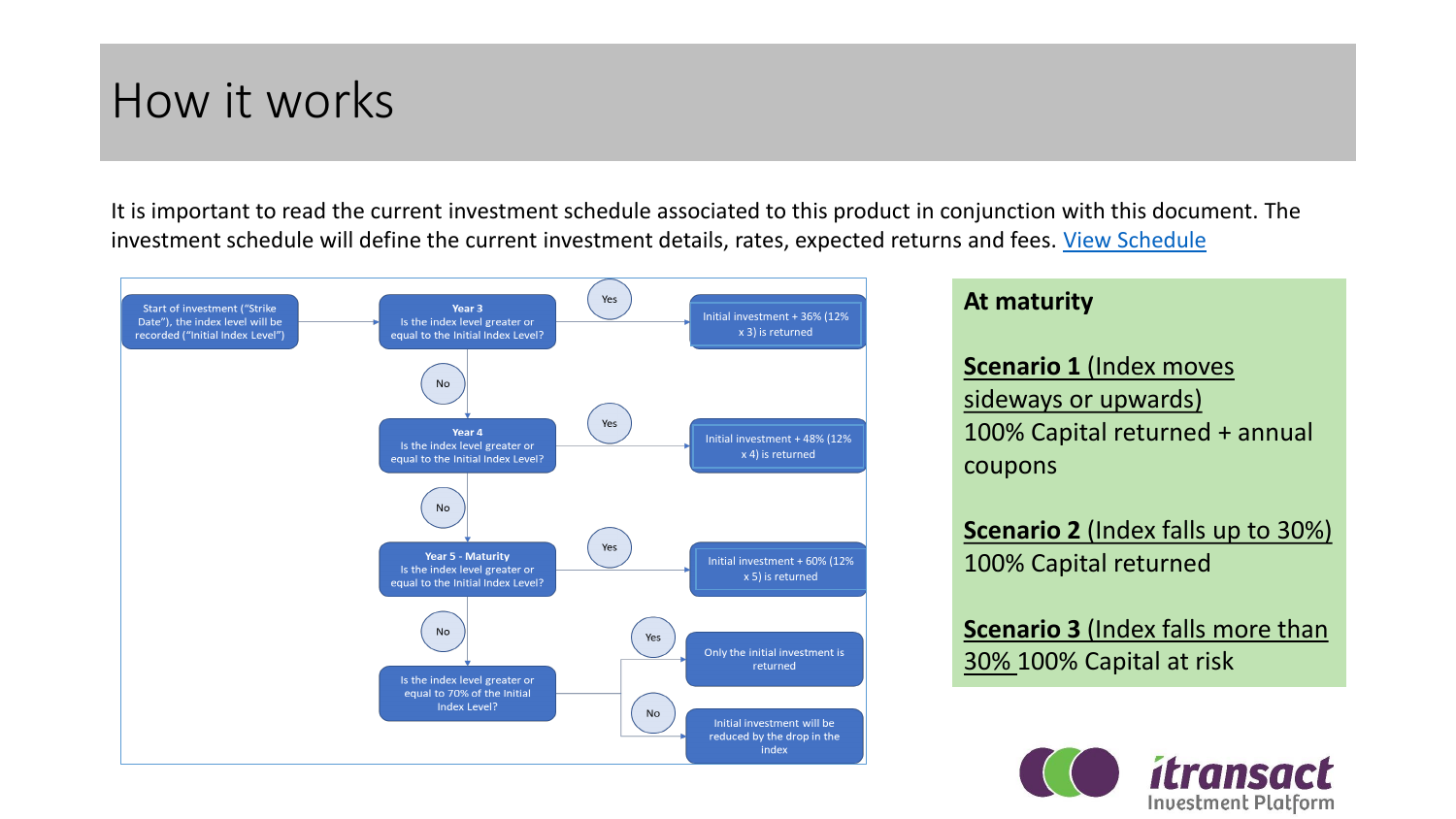## Index composition

25 March 2022 (Solactive)

### • Solactive Robotics & AI EUR Index 5% AR

#### TOP COMPONENTS AS OF 25-Mar-2022

| Company                              | Ticker                | Country | Currency   | Index Weight (%) |
|--------------------------------------|-----------------------|---------|------------|------------------|
| <b>TESLA INC</b>                     | <b>TSLA UW Equity</b> | US      | USD        | 3.81%            |
| NVIDIA CORP                          | <b>NVDA UW Equity</b> | US      | <b>USD</b> | 3.73%            |
| COGNEX CORP                          | <b>CGNX UW Equity</b> | US      | USD        | 3.64%            |
| <b>INTEL CORP</b>                    | <b>INTC UW Equity</b> | US      | USD        | 3.57%            |
| MODERNA INC                          | <b>MRNA UW Equity</b> | US      | USD        | 3.55%            |
| <b>BLACKBERRY LTD</b>                | <b>BB UN Equity</b>   | CA      | USD        | 3.53%            |
| JOHNSON & JOHNSON                    | <b>JNJ UN Equity</b>  | US      | USD        | 3.53%            |
| INTERNATIONAL BUSINESS MACHINES CORP | <b>IBM UN Equity</b>  | US      | USD        | 3.52%            |
| <b>APPLE INC</b>                     | <b>AAPL UW Equity</b> | US      | USD        | 3.47%            |
| <b>TERADYNE INC</b>                  | <b>TER UW Equity</b>  | US      | USD        | 3.45%            |





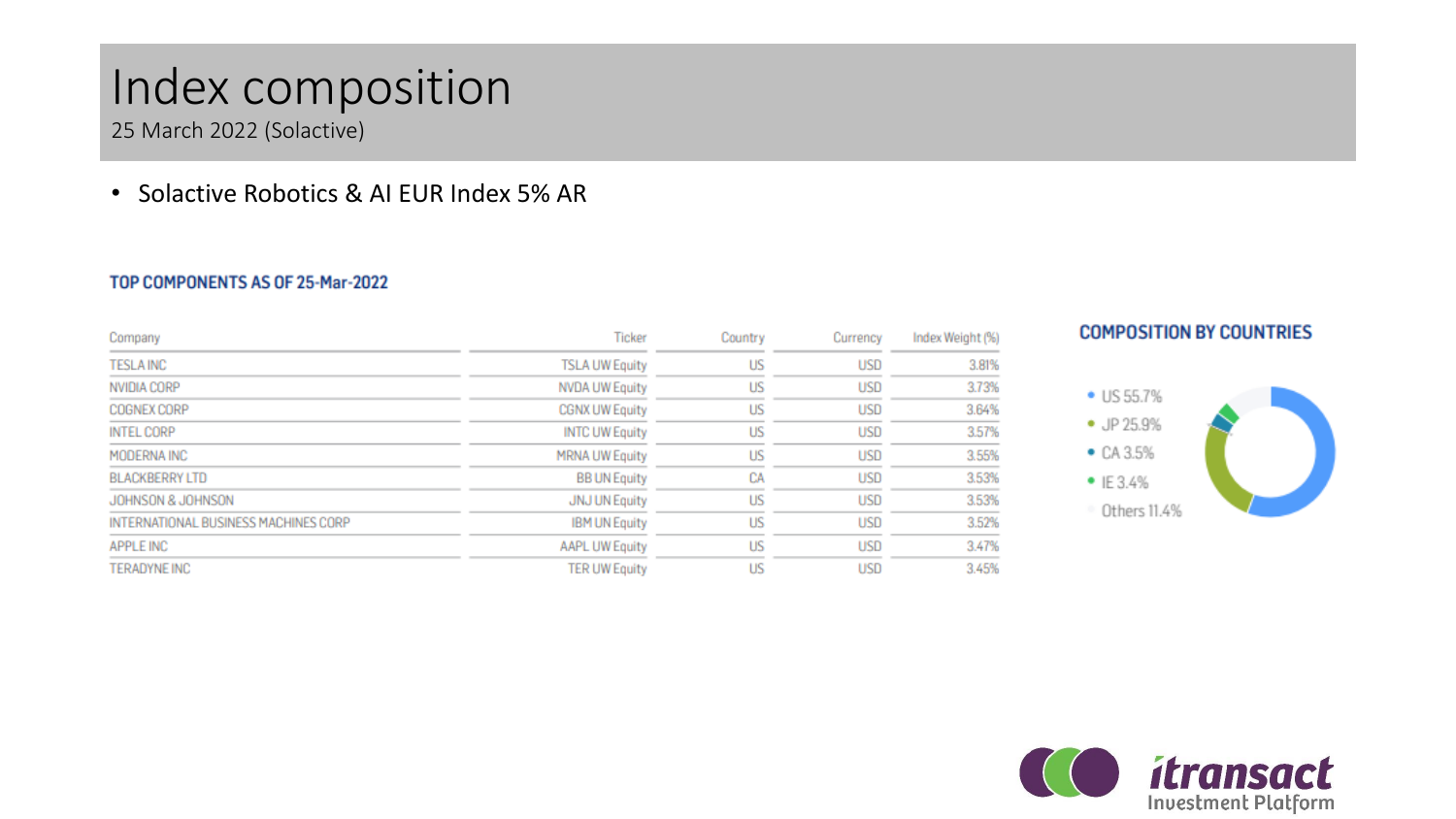# Index price history (Solactive vs MSCI)

13 June 2022 (Bloomberg)

A price history of the Solactive Robotics & AI EUR Index 5% AR.



Source: Bloomberg

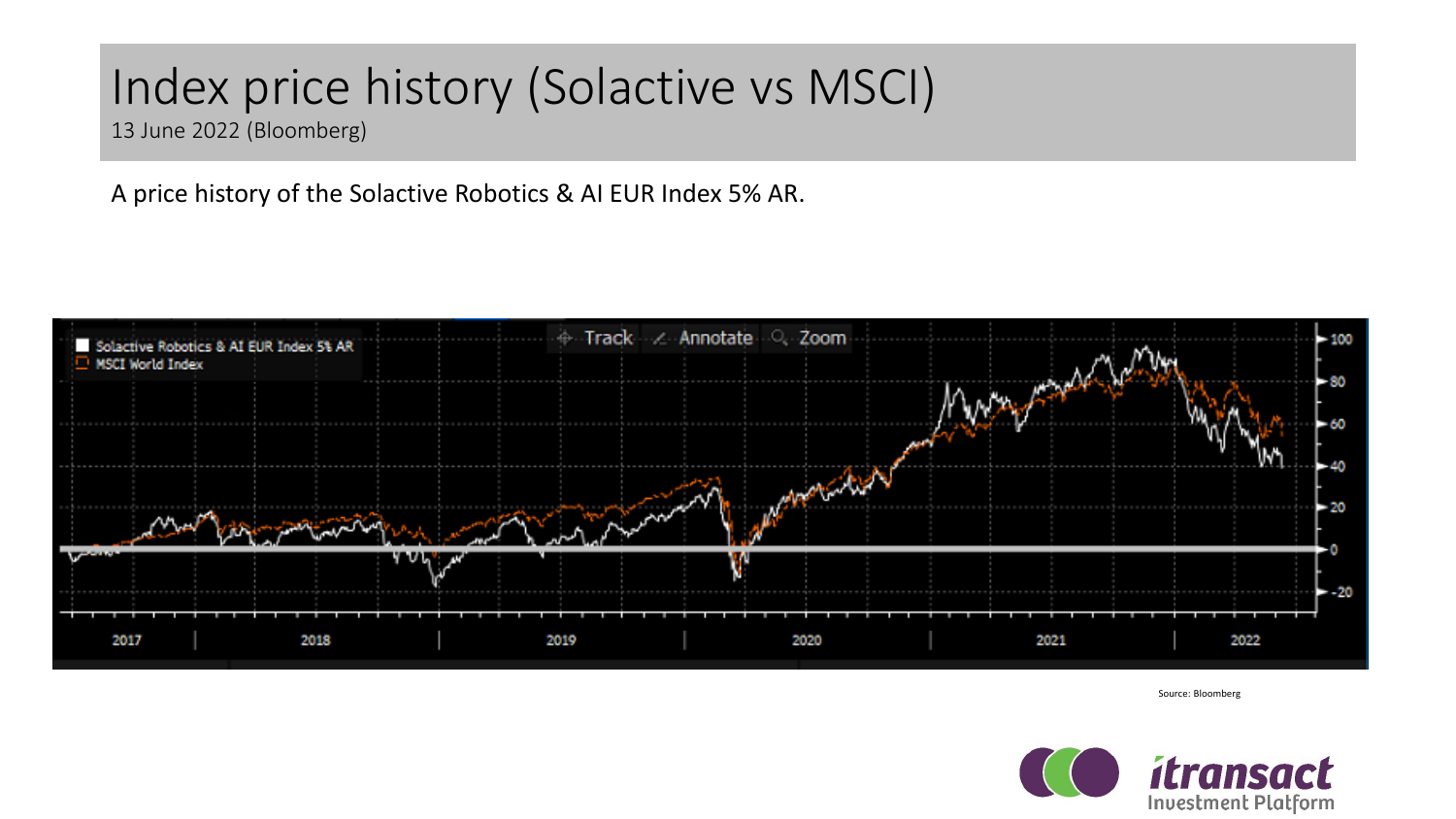### How to invest

#### **FOREIGN CURRENCY INVESTORS**

- 1. Complete the application form and send it to us
- 2. Itransact will provide you with the product bank details after it has verified you (FICA)
- **3. Transfer directly into the bank details provided. (Only USD accepted)**
- 4. Send us the proof of payment
- 5. We complete your investment and send you a confirmation email
- 6. View and manage your investment anytime with our online portal or app

#### **SOUTH AFRICAN RAND INVESTORS**

- 1. Complete the application form and send it to us
- 2. Itransact will provide you with the product bank details after it has verified you (FICA)
- **3. Ask your bank/forex provider to convert your Rands into USD and deposit it directly into the bank details provided** (You may invest up to R1m per annum without SARB approval)
- 4. Send us the proof of payment
- 5. We complete your investment and send you a confirmation email
- 6. View and manage your investment anytime with our online portal or app





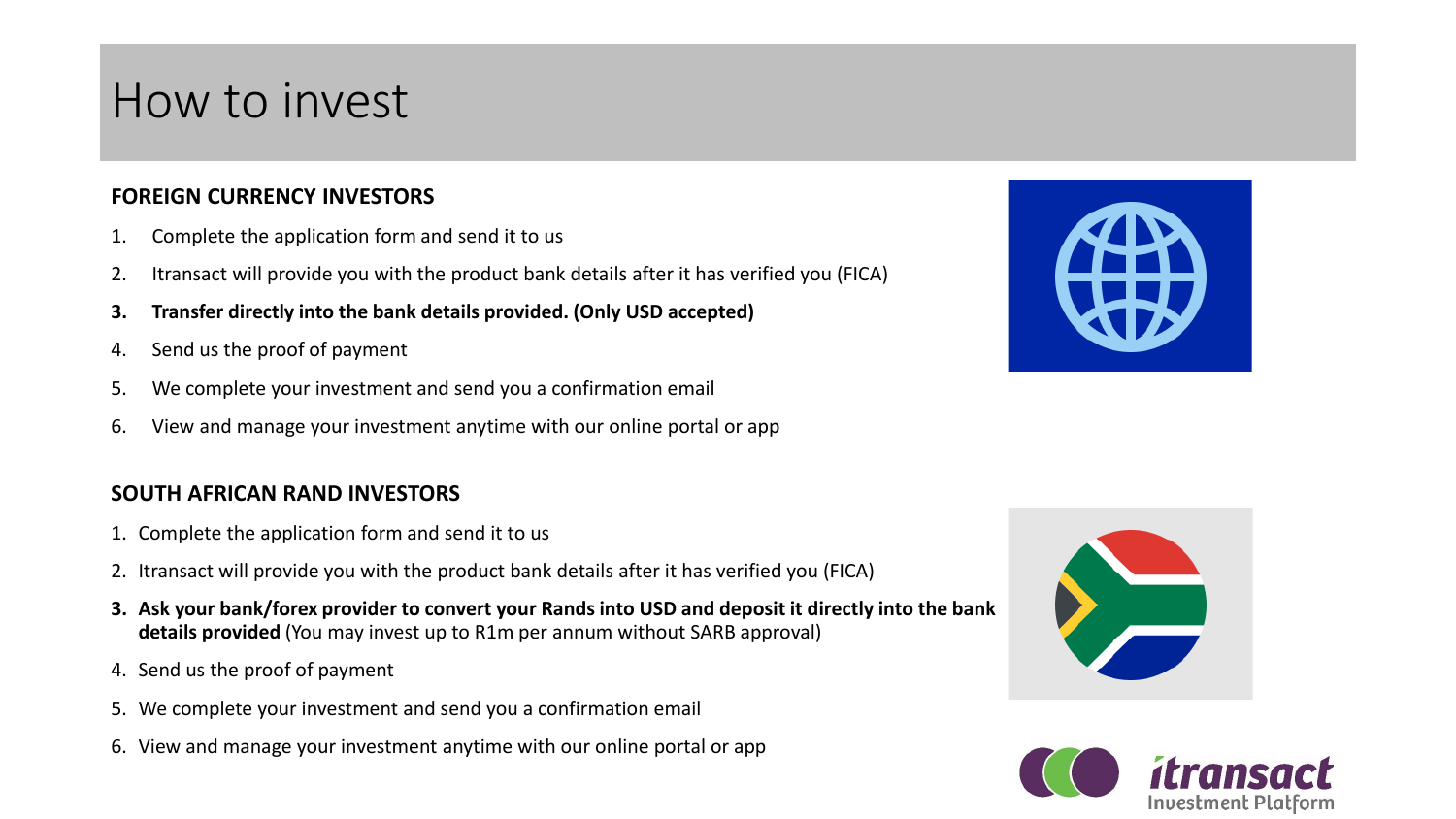# Important dates

| <b>Activity</b>                    | <b>Date</b>  |
|------------------------------------|--------------|
| Subscription open                  | 20 June 2022 |
| Subscription close                 | 22 July 2022 |
| Date of issue                      | 29 July 2022 |
| $1st$ coupon observation           | 29 July 2025 |
| 2 <sup>nd</sup> coupon observation | 29 July 2026 |
| Maturity                           | 29 July 2027 |